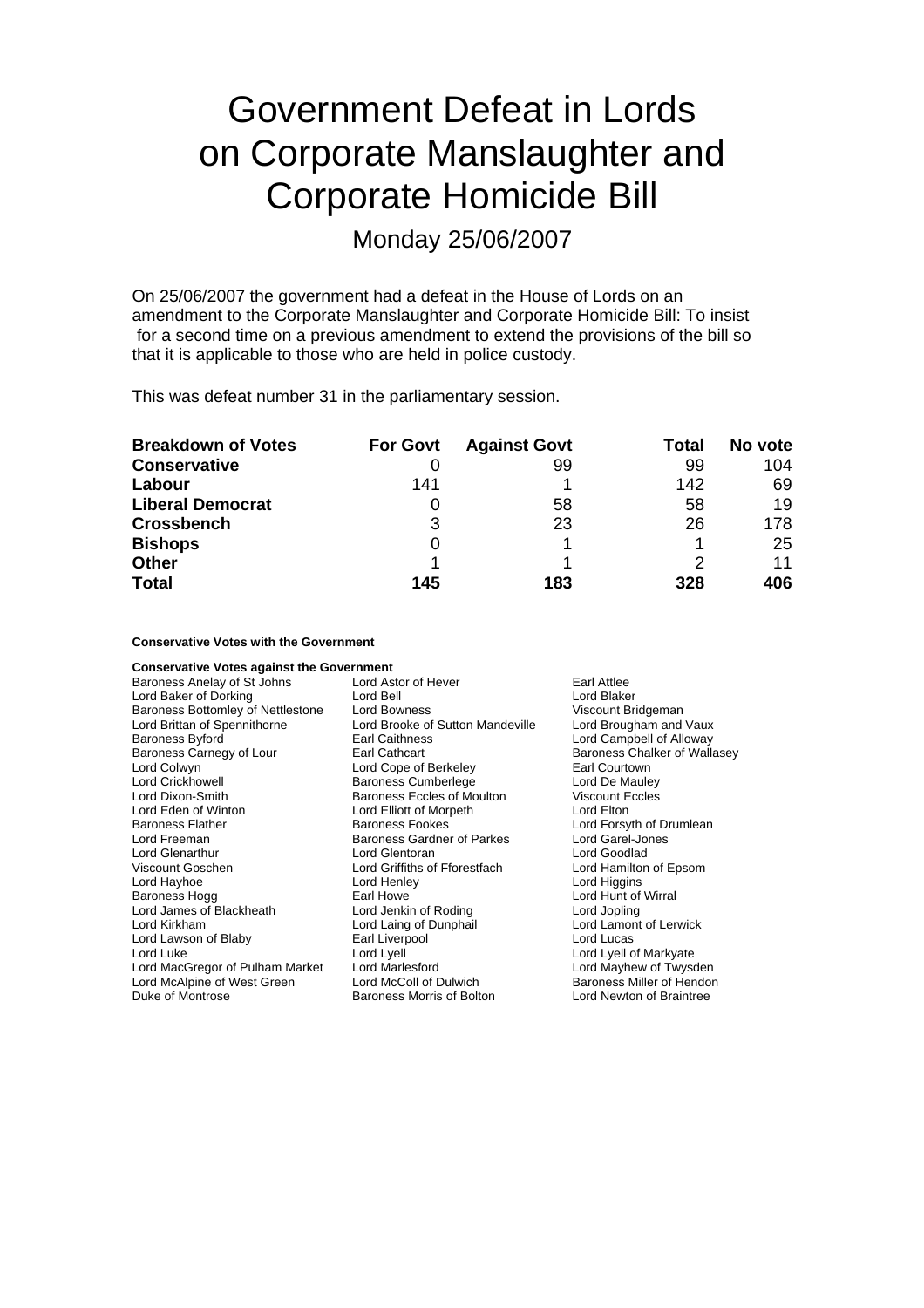Baroness O'Cathain **Earl Onslow** Earl Onslow Baroness Park of Monmouth<br>
Lord Patten **Baroness Perry of Southwark** Lord Pilkington of Oxenford Lord Patten Baroness Perry of Southwark<br>
Lord Reav
Lord Saatchi Lord Selkirk of Douglas Lord Selsdon<br>
Lord St John of Fawsley<br>
Baroness Shephard of Northwold Lord Soulsby of Swaffham Prior Lord St John of Fawsley Baroness Shephard of Northwold Lord Soulsby of Schephard of Northwold Lord Strathclyde Baroness Thatcher Viscount Trenchard Lord Trimble Lord Wade of Chorlton

### **Labour Votes with the Government**

Baroness Adams of Craigielea Lord Ahmed<br>
Lord Anderson of Swansea Baroness Andrews Baroness Andrews Lord Archer of Sandwell Lord Anderson of Swansea **Baroness Andrews** Lord Archer Lord Archer Caroless Association Cord Archer Caroless Ashton of Upholland Lord Bach Lord Ashley of Stoke Baroness Ashton of Upholland<br>
Lord Barnett<br>
Lord Bassam of Brighton Lord Bilston **Baroness Blood** Cord Boyd of Duncansby<br>
Lord Bradley **Cord Boyd Cord Boyd Cord Bragg**<br>
Lord Bragg Cord Boyd Brett Lord Bradley Lord Bragg Lord Brett Lord Brooke of Alverthorpe Lord Brookman Lord Brooks of Tre<br>
Lord Campbell-Savours Lord Carter of Coles Correst Chandos Lord Campbell-Savours Lord Carter of Coles Lord Clark of Windermere Lord Clarke of Hampstead Lord Clinton-Davis Lord Cunningham of Felling Baroness David Cunningham of Felling Baroness David Current Current Current Current<br>
Lord Davies of Culturent Current Current Current Current Current Current Current Current Current Current Curr<br> Lord Davies of Oldham **Lord Davies of Coity** Lord Desaint Davies of Coity Cord Desaint Lord Dubs<br>
Lord Doroughue Lord Dubs<br>
Lord Dubs Lord Donoughue **Lord Drayson**<br>
Lord Elder **Lord Evans of Parkside** Lord Elder Temple Guiting<br>
Lord Exans of Thoroton Baroness Falkender The Cord Evans of Temple Guiting<br>
Lord Falconer of Thoroton Baroness Falkender The Baroness Farrington of Ribblet Lord Faulkner of Worcester Lord Foster of Bishop Auckland Lord Foulkes of Cumnock<br>Lord Fyfe of Fairfield **Baroness Gale** Lord Gilbert Lord Fyfe of Fairfield **Baroness Gale**<br>
Baroness Golding **Baroness** Lord Goldsmith Baroness Golding Lord Goldsmith Lord Gordon of Strathblane Lord Graham of Edmonton Lord Griffiths of Burry Port Lord Grocott Lord Harris of Haringey **Lord Harrison**<br>
Lord Haskel Chilton Lord Haworth Baroness Hilton of Eggardon Baroness Hollis Baroness Hollis of Troon<br>
Baroness Howarth Cord Hoyle Lord Howie of Troon Lord Hoyle The Lord Hoyle Cord Hughes of Woodside<br>Lord Hunt of Kings Heath Lord Janner of Braunstone Baroness Jay of Paddingto Lord Hunt of Kings Heath Lord Janner of Braunstone Baroness Jay of Paddington<br>
Lord Jones Baroness Jones of Whitchurch Baroness Kennedy of The SI Lord King of West Bromwich Lord Kirkhill Lord Layard Lord Layard Lord Leitch Lord Levy Lord Levy Lord Lord Lipsey<br>
Lord Macaulay of Bragar Lord Macdonald of Tradeston Lord MacKenzie of Culkein Lord Mackenzie of Framwellgate Lord Mason of Barnsley **Baroness Massey of Darwen**<br>Lord Maxton **Baroness Corde Accepts** Lord McKenzie of Luton Lord Maxton **Lord McIntosh of Haringey** Lord McKenzie of Luton<br>
Lord Mitchell **Corporation Control Corporation**<br>
Lord Mitchell **Corporation Corporation Corporation** Baroness Morgan of Huvton Lord Mitchell<br>
Lord Morris of Manchester<br>
Lord Morris of Aberavon Lord O'Neill of Clackmannan Lord Parekh Lord Patel of Blackburn Clackmannan Lord Patel of Blackburn Baroness Prosser<br>
Lord Pendrv Clackmannan Baroness Pitkeathley Clackburn Baroness Prosser Lord Pendry **Communist Communist Communist Pendry Communist Pendre Baroness Providence**<br>
Baroness Quin<br>
Baroness Quin<br>
Baroness Quin Lord Puttnam **Baroness Quin**<br>
Baroness Ramsay of Cartvale Baroness Rendell of Babergh Lord Rooker Baroness Ramsay of Cartvale Baroness Rendell of Babergh<br>
Lord Rosser Lord Rowlands Lord Sainsbury of Turville **Lord Sawyer Corporation**<br>
Lord Sheldon **Corporation**<br>
Lord Smith Corporation Corporation Corporation Corporation Corporation Lord Sheldon **Contact Contact Simon** Viscount Simon **Lord Smith of Leigh** Lord Smith of Finsbury **Lord Snape Lord Snape Lord Strabolgi** Lord Taylor of Blackburn Baroness Taylor of Bolton<br>
Lord Truscott Baroness Taylor of Bolton Lord Truscott **Lord Tunnicliffe** Lord Tunnicliffe **Baroness Turner of Camden**<br>Baroness Uddin **Baroness Wall of New Barnet** Baroness Warwick of Under

Baroness Noakes Lord Northbrook Earl Northesk Lord Saatchi Baroness Seccombe<br>
Lord Selsdon Baroness Sharples Lord Strathclyde Lord Taylor of Holbeach<br>
Viscount Trenchard Lord Trimble<br>
Viscount Trenchard Lord Trimble Viscount Ullswater **Baroness Verma** Communisty Chronic Muslim Muslim Lord Waddington<br>The Baroness Wilcox Lord Wakeham Chronic Muslim Baroness Wilcox

> Lord Corbett of Castle Vale Baroness Crawley<br>Baroness David Baroness Cavid Baroness Crawley Lord Haskel Lord Haworth Baroness Henig Lord Macdonald of Tradeston

**Barnett Bridge Billingham** Baroness Farrington of Ribbleton Baroness Gould of Potternewton Baroness Kennedy of The Shaws Baroness Morris of Yardley<br>Lord Patel of Blackburn Baroness Royall of Blaisdon Lord Smith of Finsbury Lord Snape and Lord Strabolgi Cord Strabolgi Cord Strabolgi Baroness Symons of Vernham Dean<br>
Lord Strabolgi Baroness Tavlor of Bolton Baroness Symons of Vernham Dean<br>
Lord Tavlor of Blackburn Barones Baroness Warwick of Undercliffe